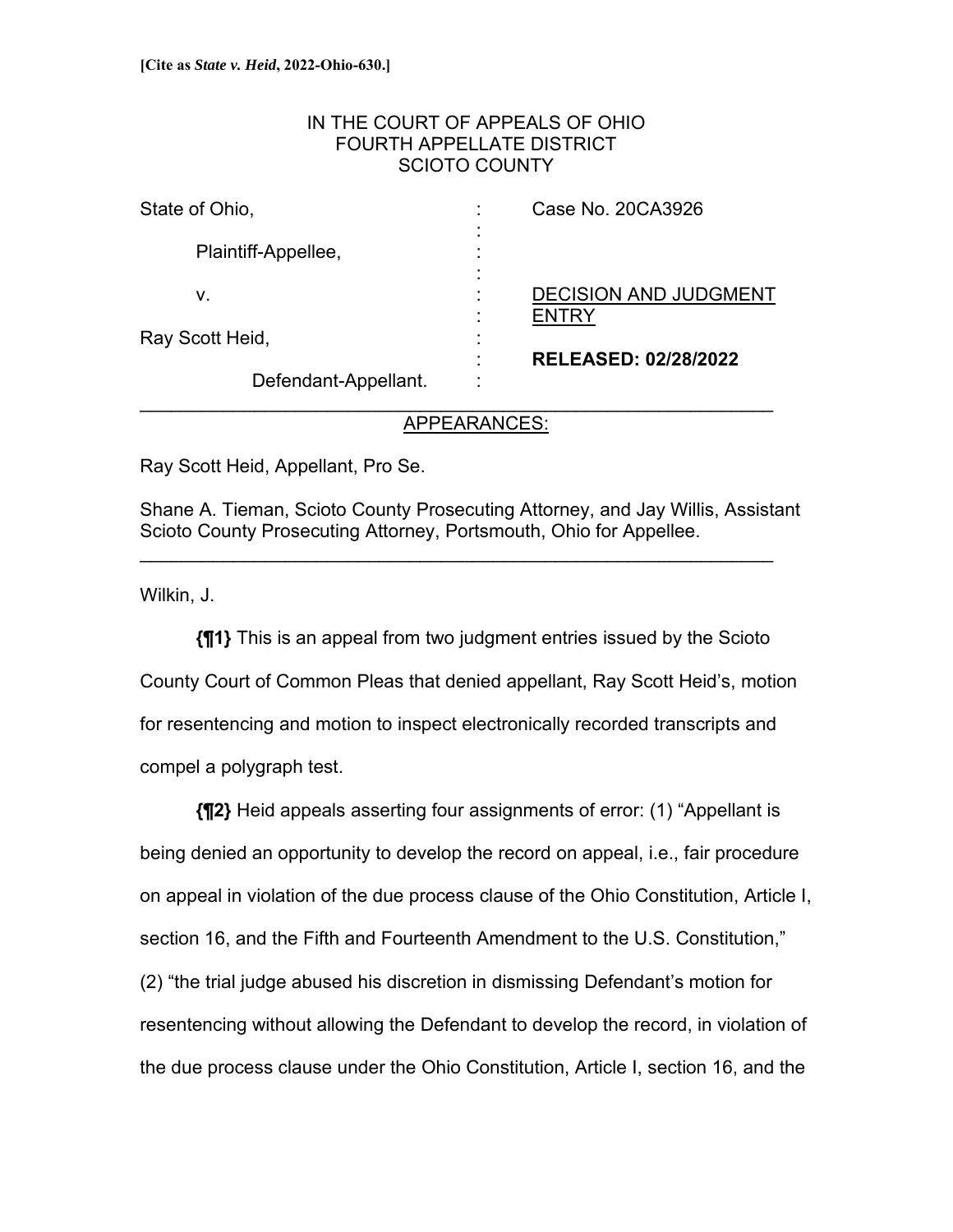Fifth and Fourteenth Amendments to the U.S. Constitution," (3) "the trial judge abused his discretion in denying release of the audio recording to conform the truth of the record for inclusion on appeal record pursuant to App.R. 9, in violation of the due process clause of both the Ohio Constitution, Article I, section 16, and the Fifth and Fourteenth Amendments to the U.S. Constitution," and (4) "the Defendant is being denied exculpatory evidence which proves his claim for resentencing in direct violation of due process under both the Ohio Constitution, Article I, section 16, and the Fifth and Fourteenth Amendments to the U.S. Constitution."

**{¶3}** After our review of appellant's arguments, the record, and the

applicable law, we affirm the trial court's judgments denying Heid relief.

#### BACKGROUND

**{¶4}** For purposes of Heid's appeal, we adopt the facts and procedural background as set out in *State v. Heid*, 4th Dist. Scioto No. 14CA3655, 2015- Ohio-1467 ("*Heid* I"), ¶ 4-7:

> In 2004 the Scioto County Grand Jury returned an indictment charging Heid with one count of aggravated arson and one count of arson. In 2005 Heid pleaded guilty to the charges, and the Scioto County Court of Common Pleas sentenced him to an aggregate prison term of five years. Then in August 2006 the trial court granted Heid's request for judicial release and ordered him placed on five years of community control. Heid subsequently admitted violating the terms of his community control and in May 2008 the trial court revoked his community control. It reimposed his original prison sentence, to be served consecutively to his prison term in a separate case.

> Nearly six years later in February 2014, Heid filed a motion for production of transcripts and court records without cost, purportedly pursuant to the federal Freedom of Information Act. In March 2014 the trial court denied the motion.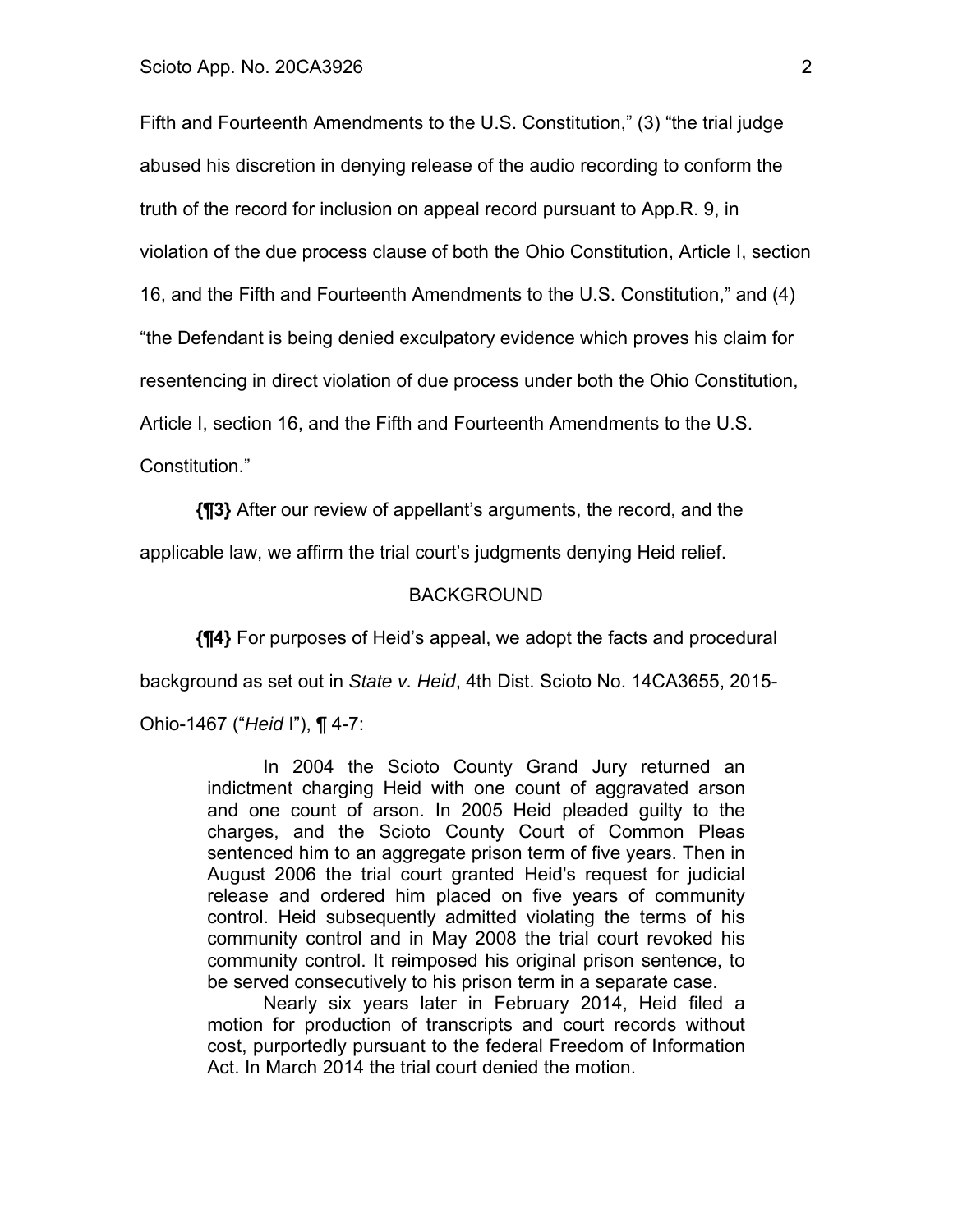Heid then filed a "legal notice of violation" of R.C. 2941.401 and sought to vacate his conviction. In a memorandum in support of this filing Heid claimed several violations, including constitutional and statutory rights to a speedy trial and constitutional violations associated with his guilty plea. While that "notice" was pending, Heid filed his second motion for court records without cost, again citing the federal Freedom of Information Act. The trial court denied Heid's "legal notice" and motion.

A little more than a week later in June 2014, Heid filed a motion in this court for leave to file a delayed appeal of his 2005 convictions. He also filed a petition in the trial court for postconviction relief. In July 2014, Heid filed his third motion for sentencing transcripts and court records without cost and a motion for discovery in the case. In a memorandum in support Heid again specified that his motion for records was pursuant to the federal Freedom of Information Act. On August 20, 2014, the trial court denied Heid's motion for court records. Subsequently, we denied Heid's motion for delayed appeal in Scioto App. No. 14CA3632, and the trial court denied Heid's petition for postconviction relief. This appeal is from the trial court's denial of his third motion for court records without cost.

On appeal in *Heid* I, Heid asserted the following assignment of error:

The trial court committed plain error and violated Ray S. Heid's right to due process and equal protection of the laws when it failed to abide by Ohio law and refused to grant him access to court records in order to adequately support his claims in redressing his grievance in post-conviction remedies created by the state. Thus violating his right to the First, Fifth, Sixth, and Fourteenth Amendments to the United States Constitution; Ohio Constitution, Article I, Sections 1, 2, 3, 10, 11, and 16; R.C. 2317.48; 149.43; and other Statutory laws.

## *Heid* at ¶ 8.

We affirmed the trial court's judgment entry denying Heid's request for records

without cost in pertinent part finding that because Heid

failed to establish that the requested records would contain evidence to support a finding that he was unavoidably prevented from discovering the facts supporting his postconviction or delayed appeal claims until after the time for filing his postconviction petition or perfect his direct appeal had lapsed.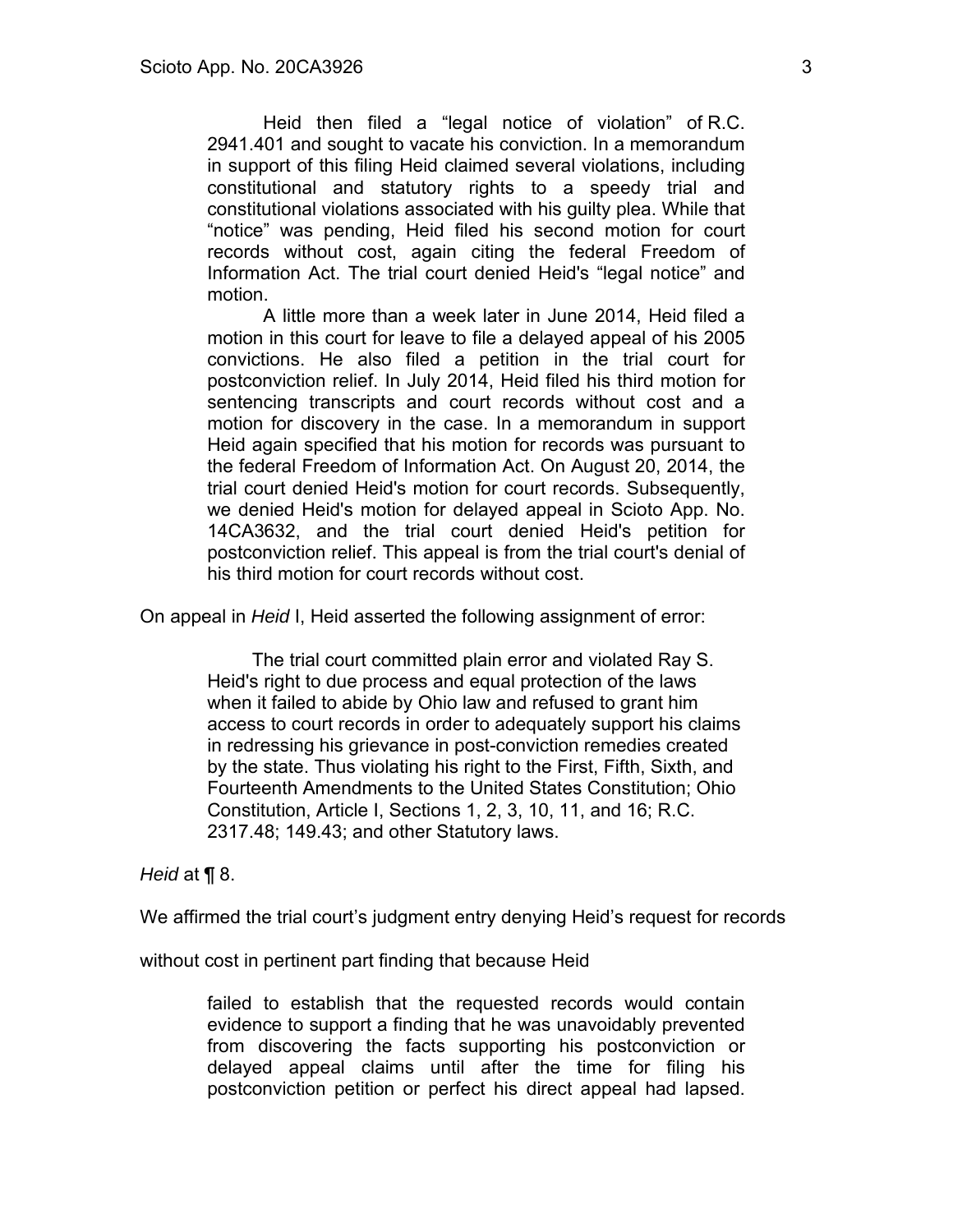That is, Heid's lack of access to the requested records did not impact the lack of merit of his motion for delayed appeal and petition for postconviction relief.

*Id*. at ¶ 18.

**{¶5}** On May 14, 2020, Heid filed a second petition for post-conviction relief seeking to be resentenced. For the first time, Heid alleged that he pleaded guilty to *three* counts of arson - as opposed to *two* counts as memorialized in the trial court's August 9, 2005 judgment entry - which rendered his sentence void. Heid claimed that the trial court sua sponte dismissed one of the arson counts after his plea/sentencing hearing without any authority to do so. Heid filed a motion to compel the court reporter to provide the trial court with a copy of Heid's sentencing hearing transcript. The court denied Heid's motion to compel production of his transcript, finding that Heid had already received a copy.

**{¶6}** Heid then filed a "motion to inspect electronically recorded transcript and to correct deficiencies in the sentencing transcript prepared by the court reporter." He claimed that the audio recording would reveal that he pleaded guilty to three counts of arson, as opposed to two, as evidenced in the transcript. He also filed a motion to compel the court reporter to take a polygraph test, claiming that the reporter falsified the transcript to indicate that Heid pleaded guilty to two counts of arson.

**{¶7}** The trial court denied Heid's motion to inspect the audio recording, and to compel the court reporter to take a polygraph test. The court reasoned that the record clearly indicated that Heid pleaded guilty to two counts of arson, not three, as Heid alleged. Consequently, the court also denied Heid's petition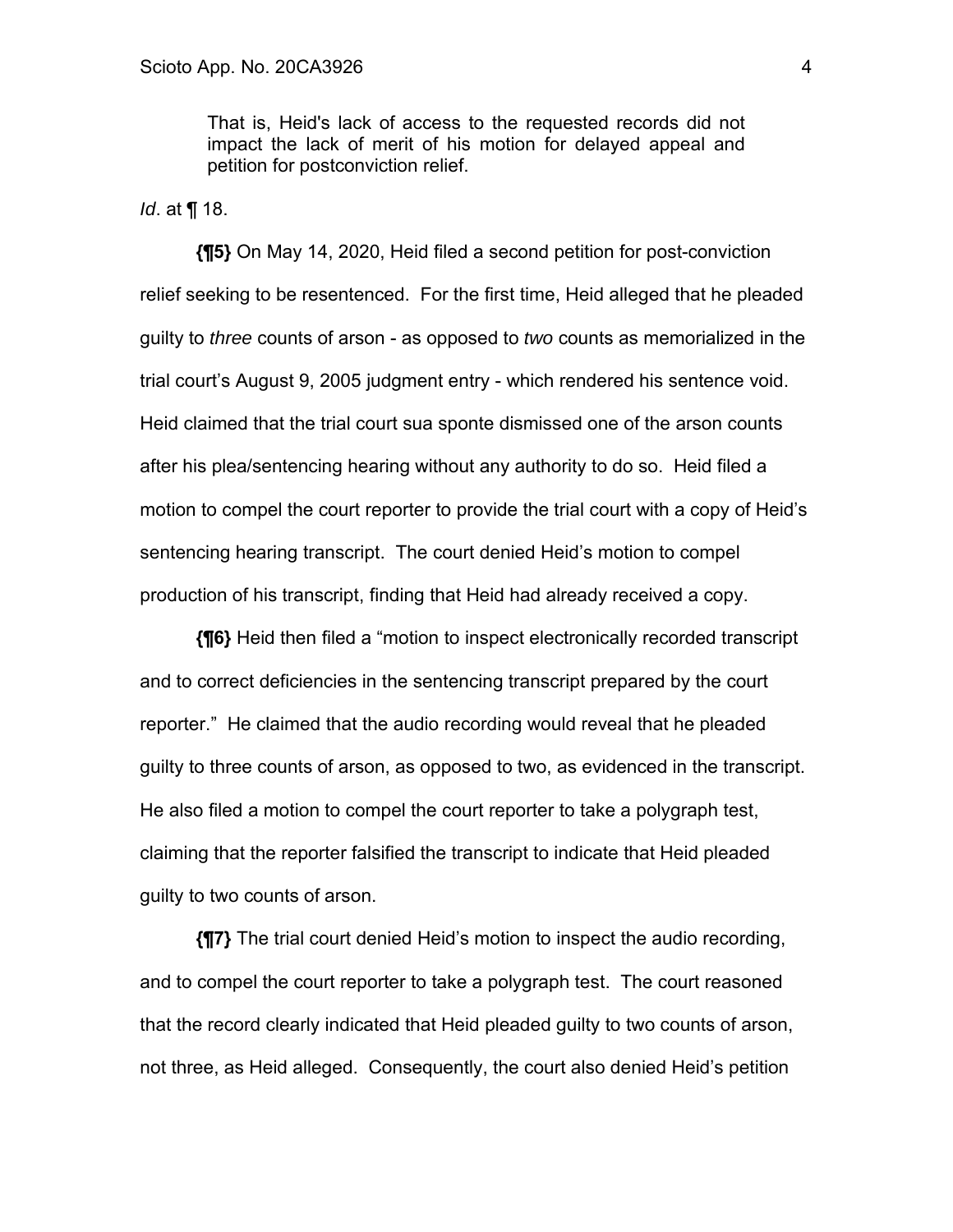for post-conviction relief for resentencing. It is these judgments that Heid

appeals.

# ASSIGNMENTS OF ERROR

- I. APPELLANT IS BEING DENIED AN OPPORTUNITY TO DEVELOP THE RECORD ON APPEAL, I.E. FAIR PROCEDURE ON APPEAL IN VIOLATION OF THE DUE PROCESS CLAUSE OF THE OHIO CONSTITUTION, ARTICLE I, SECTION 16, AND THE FIFTH AND FOURTEENTH AMENDMENT TO THE U.S. CONSTITUTION
- II. THE TRIAL JUDGE ABUSED HIS DISCRETION IN DISMISSING DEFENDANT'S MOTION FOR RESENTENCING WITHOUT ALLOWING THE DEFENDANT TO DEVELOP THE RECORD, IN VIOLATION OF THE DUE PROCESS CLAUSE UNDER THE OHIO CONSTITUTION, ARTICLE I, SECTION 16, AND THE FIFTH AND FOURTEENTH AMENDMENTS OF THE U.S. CONSTITUTION
- III. THE TRIAL JUDGE ABUSED HIS DISCRETION IN DENYING RELEASE OF THE AUDIO RECORDING TO CONFORM THE TRUTH OF THE RECORD FOR INCLUSION ON APPEAL RECORD PURSUANT TO APP.R. 9, IN VIOLATION OF THE DUE PROCESS CLAUSE UNDER BOTH THE OHIO CONSTITUTION, ARTICLE I, SECTION 16, AND THE FIFTH AND FOURTEENTH AMENDMENTS TO THE U.S. **CONSTITUTION**
- IV. THE DEFENDANT IS BEING DENIED EXCULPATORY EVIDENCE WHICH PROVES HIS CLAIM FOR RESENTENCING IN DIRECT VIOLATION OF DUE PROCESS UNDER BOTH THE OHIO CONSTITUTION, ARTICLE I, SECTION 16, AND THE FIFTH AND FOURTEENTH AMENDMENTS TO THE U.S. CONSTITUTION.

**{¶8}** Heid's notice of appeal seeks review of the trial court's judgment

denying his motion for resentencing and the judgment denying his motion to

inspect the audio recording of the plea/sentencing hearing and to compel the

court reporter to take a polygraph test.<sup>1</sup> While Heid's assignments of error focus

primarily upon the trial court's decision to deny him access to the audio recording

of his plea/sentencing hearing, the analysis of his petition for post-conviction

<sup>1</sup> Heid does not address the trial court's denial of his motion to compel the court reporter to take a polygraph test. Therefore, we do not address that issue in our decision.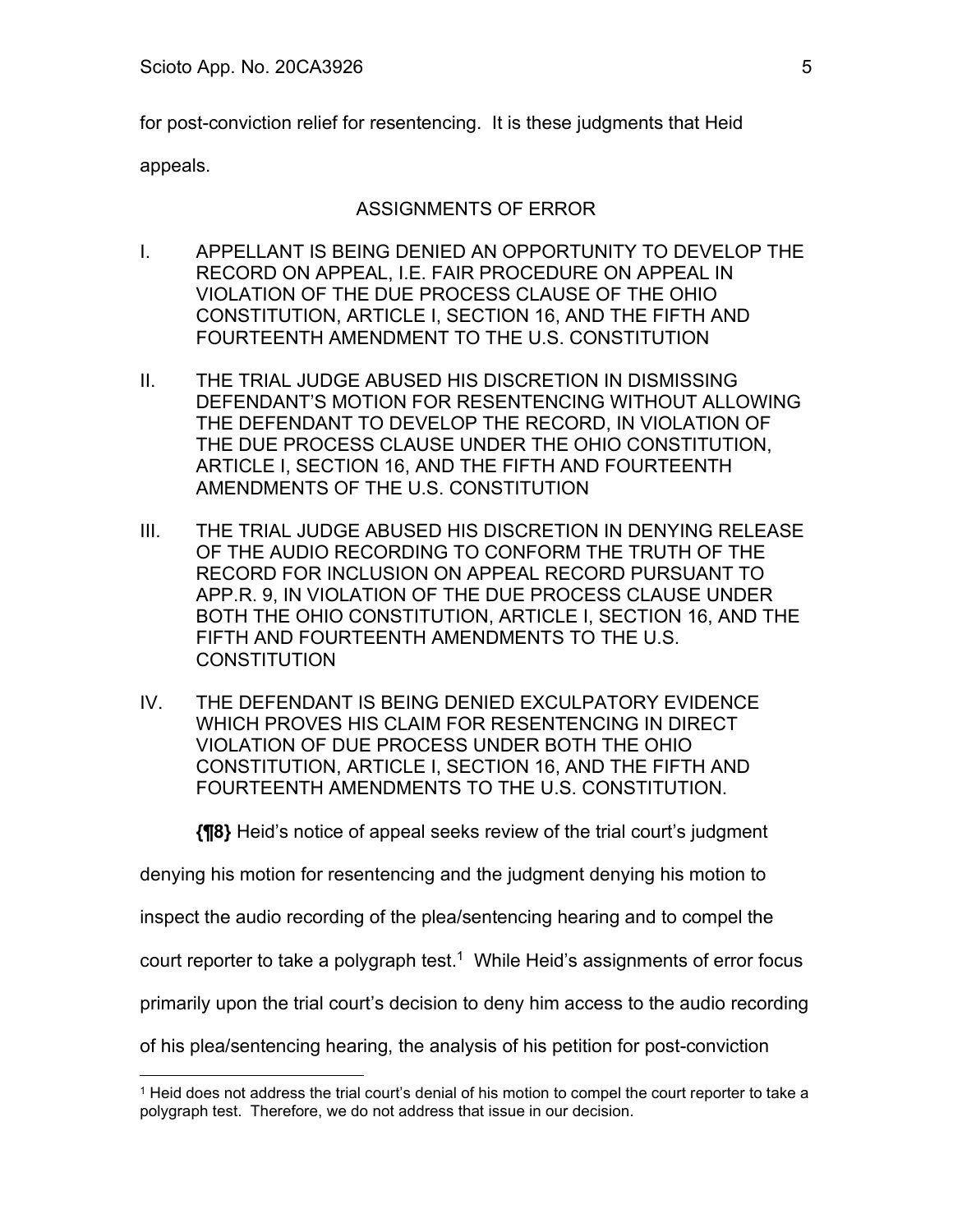relief (i.e., his motion for resentencing) is intimately related to resolving whether the court properly denied Heid's motion to inspect the audio recording.

Therefore, we begin our analysis by examining the trial court's decision denying Heid's petition for post-conviction relief.

#### A. Petition for Post-Conviction Relief

### 1. Standard of Review

**{¶9}** "[A] trial court's decision granting or denying a postconviction petition filed pursuant to R.C. 2953.21 should be upheld absent an abuse of discretion; a reviewing court should not overrule the trial court's finding on a petition for postconviction relief that is supported by competent and credible evidence." *State v. Gondor,* 112 Ohio St.3d 377, 2006-Ohio-6679, 860 N.E.2d 77, ¶ 58. " 'The term "abuse of discretion" connotes more than an error of law or of judgment; it implies that the court's attitude is unreasonable, arbitrary or unconscionable.' " *Id*. at ¶ 60, quoting *State v. Adams*, 62 Ohio St.2d 151, 157, 404 N.E.2d 144 (1980).

### 2. R.C. 2953.21

**{¶10}** "Where a criminal defendant, subsequent to his or her direct appeal, files a motion seeking vacation or correction of his or her sentence on the basis that his or her constitutional rights have been violated, such a motion is a petition for post-conviction relief as defined in R.C. 2953.21." *State v. Reynolds*, 79 Ohio St.3d 158, 679 N.E.2d 1131, syllabus (1997). However, there are numerous limitations applicable to the filing of a petition for post-conviction relief.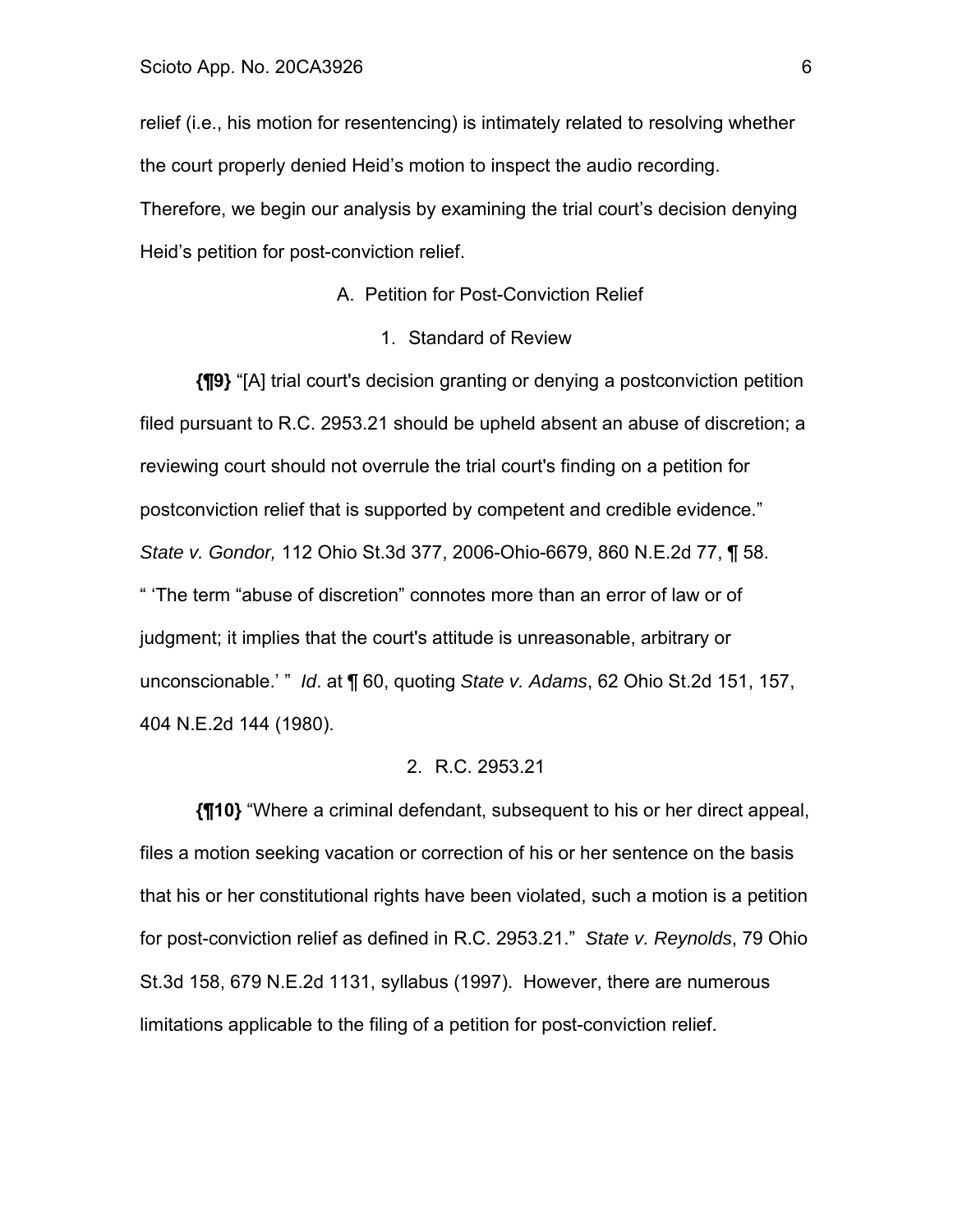**{¶11}** At the time that Heid was convicted in 2005, former R.C.

2953.21(A)(2) required that a petition for post-conviction relief must be filed "no later than one hundred eighty days after the date on which the trial transcript is filed in the court of appeals in the direct appeal of the judgment of conviction  $**$ . If no appeal is taken \* \* \* the petition shall be filed no later than one hundred eighty days after the expiration of the time for filing the appeal."

If a defendant fails to file his petition within the prescribed period, the trial court may entertain the petition only if: (1) the petitioner shows either that he was unavoidably prevented from discovery of the facts upon which he must rely to present the claim for relief or that the United States Supreme Court recognized a new federal or state right that applies retroactively to him; and (2) the petitioner shows by clear and convincing evidence that no reasonable factfinder would have found him guilty but for constitutional error at trial. *See* R.C. 2953.23(A)(1).

*State v. Bear*, 4th Dist. Gallia No. 20CA9, 2021-Ohio-1539, ¶ 15.

**{¶12}** Heid filed his petition herein approximately *15 years* after his appeal

time expired, so his petition was clearly not filed in a timely manner.

Furthermore, Heid failed to allege that he was unavoidably prevented from

discovering facts necessary to support his petition herein until after the 180-day

deadline, nor could he persuasively make such an argument. Heid pleaded

guilty in open court on August 5, 2005 to *two* counts of arson. On that same day,

the trial court issued a judgment entry indicating that Heid pleaded guilty to *two*

counts of arson, and a copy of said entry was received by Heid on August 12,

2005. Upon receipt of the court's judgment entry, he would have been aware of

any purported discrepancy in his plea. Therefore, Heid was not unavoidably

prevented from discovery of evidence that purportedly showed a discrepancy in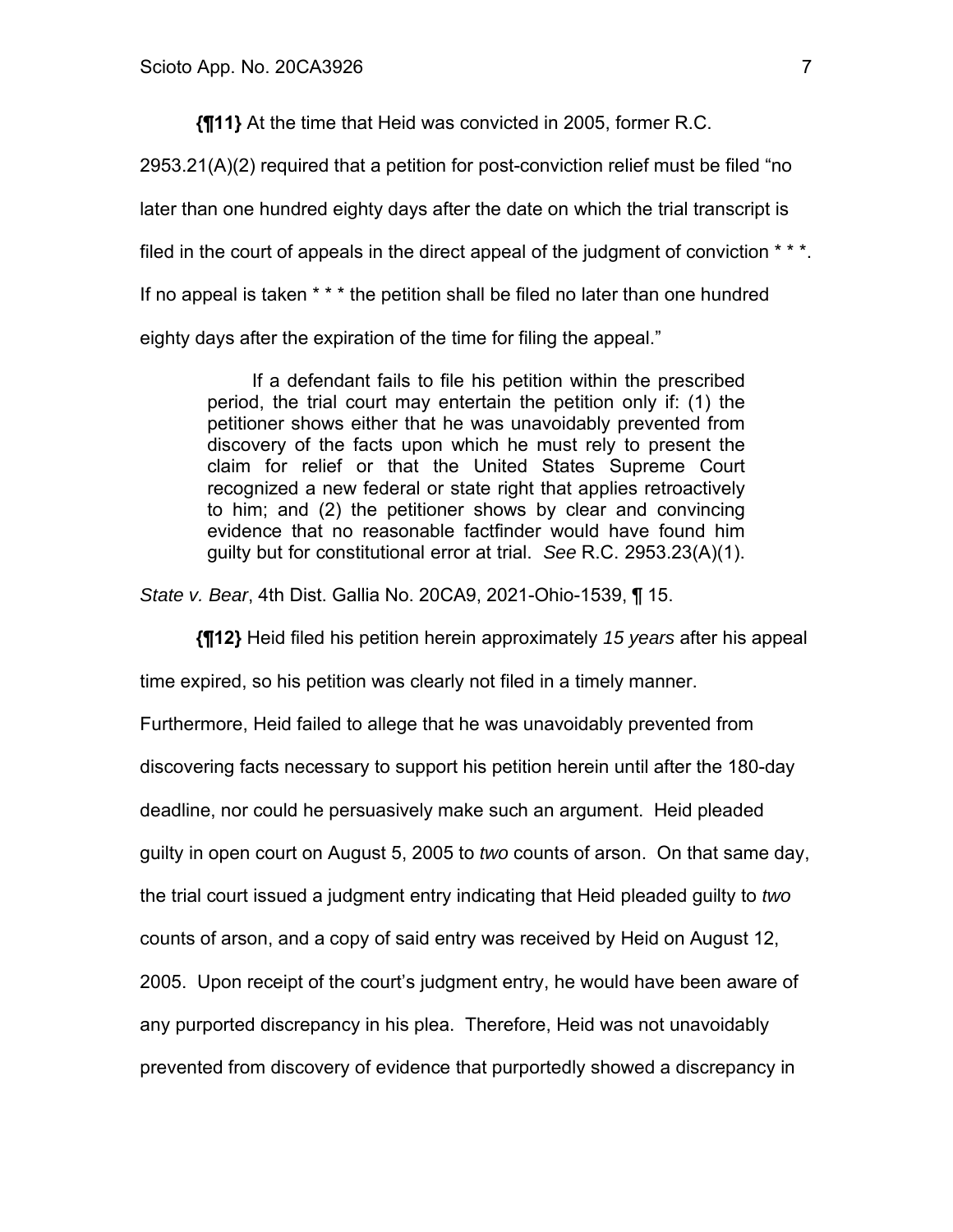his plea until after the expiration of the 180-day deadline.

**{¶13}** Accordingly, because Heid did not timely file his petition for postconviction relief, and alternatively failed to show that he was unavoidably prevented from discovering the facts upon which support his claim until after the 180-day deadline, the trial court lacked jurisdiction to consider his petition herein. *Id*., at ¶ 17, citing *State v. Brown*, 4th Dist. Scioto No. 16CA3770, 2017-Ohio-

4063, ¶ 18.

### 3. Res Judicata

**{¶14}** Further, "res judicata applies to proceedings involving

postconviction relief." *State v. Burton,* 4th Dist. Gallia No. 13CA12, 2014-Ohio-2549, ¶ 17, citing *State v. Szefcyk,* 77 Ohio St.3d 93, 95, 671 N.E.2d 233 (1996).

"Under the doctrine of res judicata, a final judgment of conviction bars a convicted defendant who was represented by counsel from raising and litigating in any proceeding except an appeal from that judgment, any defense or claimed lack of due process that was raised or could have been raised by the defendant at the trial, which resulted in that judgment of conviction, or on an appeal from that judgment."

*Id.,* quoting State *v. Perry,* 10 Ohio St.2d 175, 226 N.E.2d 104 (1967), paragraph nine of the syllabus.

**{¶15}** Similar to our analysis that the trial court lacked jurisdiction to consider Heid's petition because it was filed beyond the 180-day deadline, res judicata also barred the trial court's consideration of Heid's petition because he could have raised the accuracy of the transcript in a direct appeal, but did not.

**{¶16}** Technically, the trial court erred in denying Heid's petition, as

opposed to dismissing it for lack of jurisdiction. *Brown*, 4th Dist. Scioto No.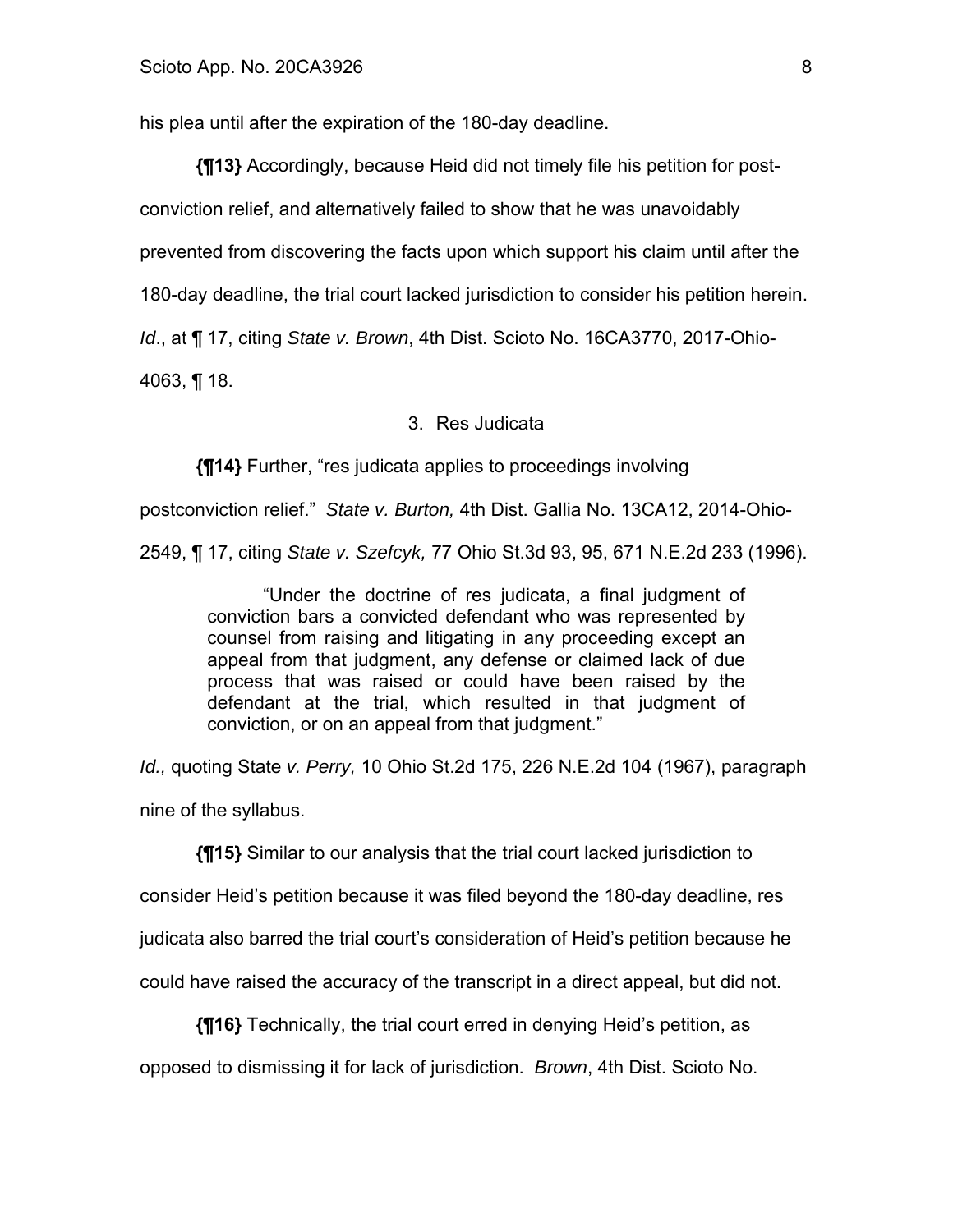16CA3770, 2017-Ohio-4063, ¶ 25. However, as in *Brown*, the error here was harmless because "the outcome remains the same. [Heid's] constitutional claims would have failed regardless because the claims were untimely." *Id*.

#### 4. Colorable Claim for Relief

**{¶17}** Finally, even assuming arguendo the trial court had jurisdiction to consider Heid's petition, his petition fails to set forth "a colorable claim for postconviction relief." *State v. Walker*, 4th Dist. Lawrence No. 4CA16, 2005-Ohio-1584. "A 'colorable claim' means '[a] plausible claim that may reasonably be asserted, given the facts presented \* \* \*.' " *State v. E.I. Du Pont De Nemours & Co*., 2021-Ohio-2614, ¶ 16, quoting Black's Law Dictionary (11th Ed. 2019).

**{¶18}** Heid's assertion that he pleaded guilty to three counts of arson, as opposed to two, is directly contradicted in his motion for leave to file a delayed appeal in which he admitted that he pleaded guilty to aggravated arson under R.C. 2909.02 and arson under R.C. 2909.03. Further, as we recognized in our analysis above, multiple documents in the record substantiate that Heid pleaded guilty to two counts of arson, not three. In reviewing the record, we find nothing to support that Heid pleaded to anything other than two counts of arson.

**{¶19}** For all the aforementioned reasons, the trial court did not abuse its discretion in denying Heid post-conviction relief.

B. Audio Recording of Plea/Sentencing Hearing

**{¶20}** We now address the gravamen of Heid's assignments of error that assert that the trial court's failure to provide him the right to inspect the audio recording violated his due process rights.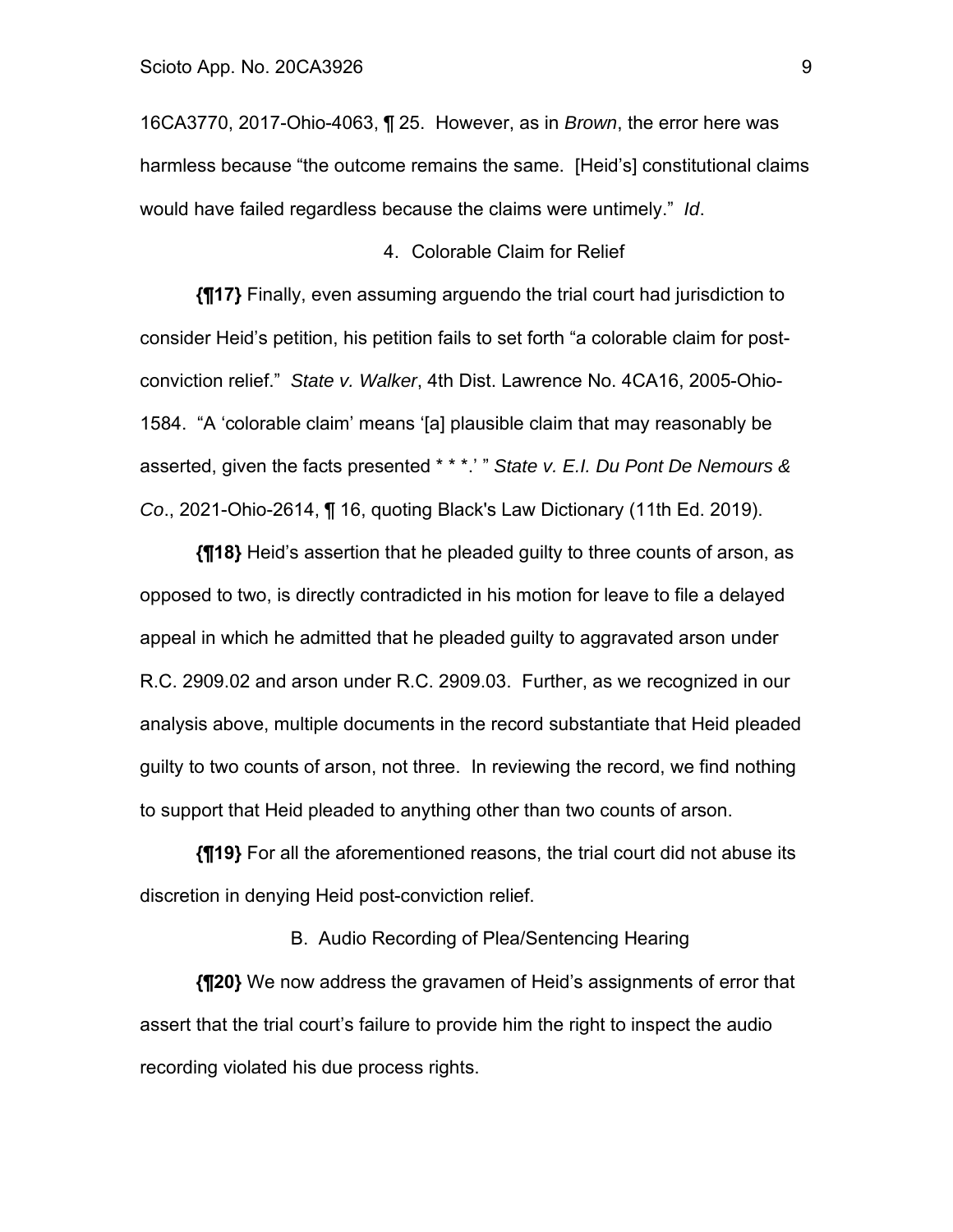### 1. Mootness

**{¶21}** Because the trial court lacked jurisdiction to consider Heid's petition for post-conviction relief, his request to inspect the audio recording was moot. *See State v. Sellars*, 2d Dist. Montgomery No. 28860, 2021-Ohio-1433, ¶ 21 (Because Sellars' petition for post-conviction relief was barred by res judicata, his request for grand jury transcripts was moot); *State v. Snyder*, 5th Dist. Licking No. 2008-CA-25, 2009-Ohio-2473 (Denial of Snyder's motion to reopen his appeal rendered moot his request for transcripts.). For this reason alone, the trial court did not err in denying Heid's motion to inspect the audio recording. Nevertheless, in an effort to thoroughly address Heid's appeal, we will consider the two additional grounds Heid alleges support his argument to inspect the audio recording.

## 2. R.C. 149.43

**{¶22}** Heid first argues that the trial court abused its discretion in not permitting him to inspect the audio recording as a public record under R.C. 149.43, which permits the public access to certain records maintained by public offices.

**{¶23}** Initially we note that the clerk of courts is the custodian of records for the court pursuant to R.C. 2303.09. Assuming, without deciding, that the audio recording is a public record, any request for access to the recording should have been made to the clerk of courts. *See State ex rel. Highlanders v. Ruddock*, 103 Ohio St.3d 370, 2004-Ohio-4952, 816 N.E.2d 213, ¶ 15, citing R.C. 2303.09 ("The clerk of the court of common pleas shall file together and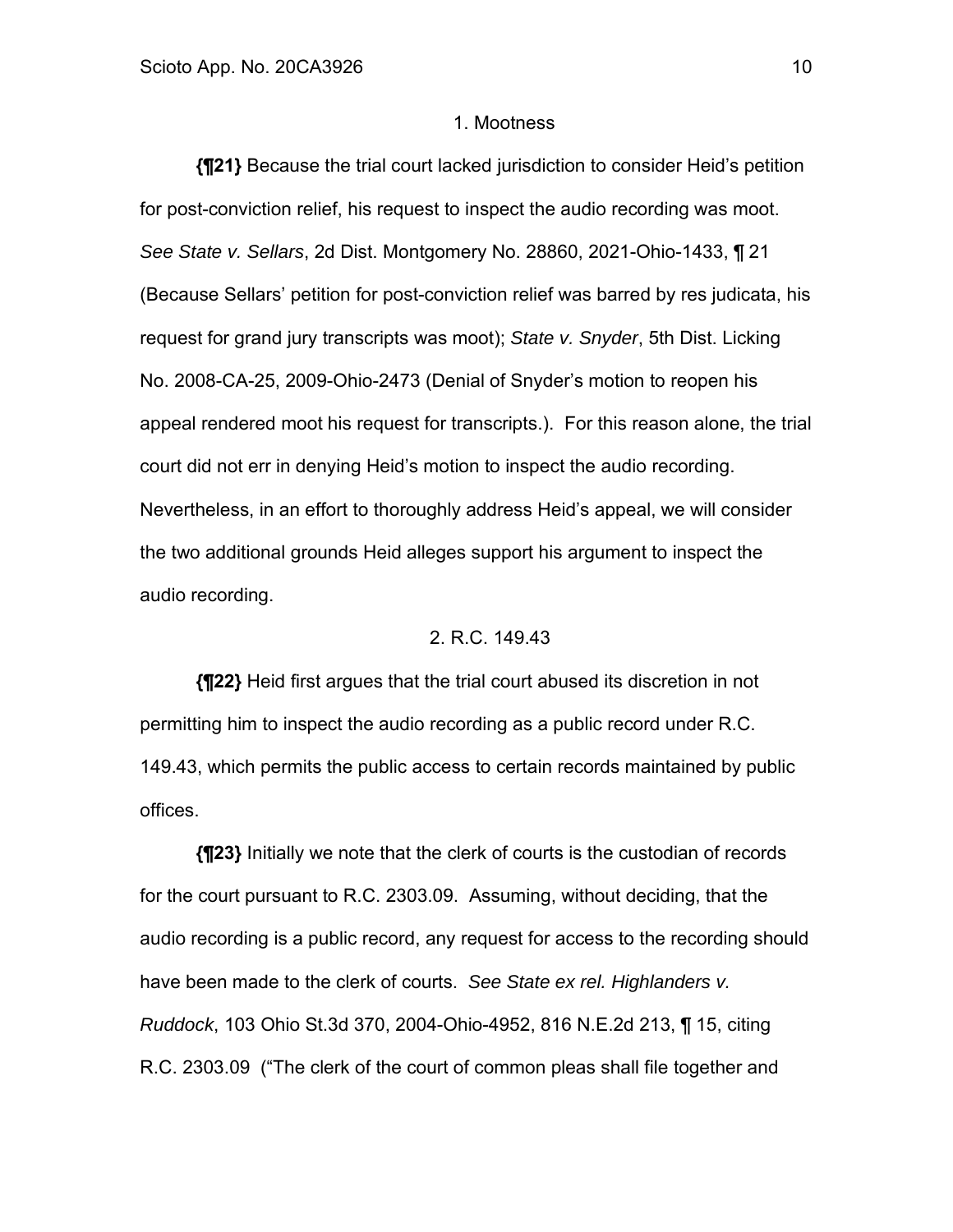#### Scioto App. No. 20CA3926 **11**

carefully preserve in his office all papers delivered to him for that purpose in every action or proceeding"); R.C. 2501.16(A) ("The clerk of the court of common pleas, acting as the clerk of the court of appeals for the county \* \* \* shall maintain the files and records of the court"). But Heid filed a motion for the *court* to provide him the ability to inspect the recording. Therefore, Heid requested the record from the wrong entity.

**{¶24}** However, even assuming that Heid made a request with the clerk of courts, "R.C. 149.43(B)(8) requires an incarcerated criminal offender who seeks records relating to an inmate's criminal prosecution to obtain a *finding by the sentencing judge* or the judge's successor that the requested information is necessary to support what appears to be a *justiciable claim*." (Emphasis added.) *State ex rel. Fernbach v. Brush,* 133 Ohio St. 3d 151, 2012-Ohio-4214, 976 N.E.2d 889, ¶ 2, citing *State ex rel. Chatfield v. Flautt,* 131 Ohio St.3d 383, 2012- Ohio-1294, 965 N.E.2d 304. A "justiciable" claim must be capable of affording appropriate relief. *State v. Heid,* 4th Dist. Scioto No. 14CA3668, 2015-Ohio-1502, citing *State v. Seal,* 4th Dist. Highland No. 13CA10, 2014-Ohio-4168, ¶ 8. A trial court's determination under R.C. 149.43(B)(8) is reviewed under an abuseof-discretion standard. *Id*. at ¶ 14.

**{¶25}** Heid did not identify any finding by the trial court under R.C. 149.43(B)(8) that the audio recording was necessary to support a justiciable claim. In fact, as we recognized above, the trial court found that Heid could not present a justiciable claim because multiple documents, including Heid's waiver of his rights, which was executed in open court, his plea form, which was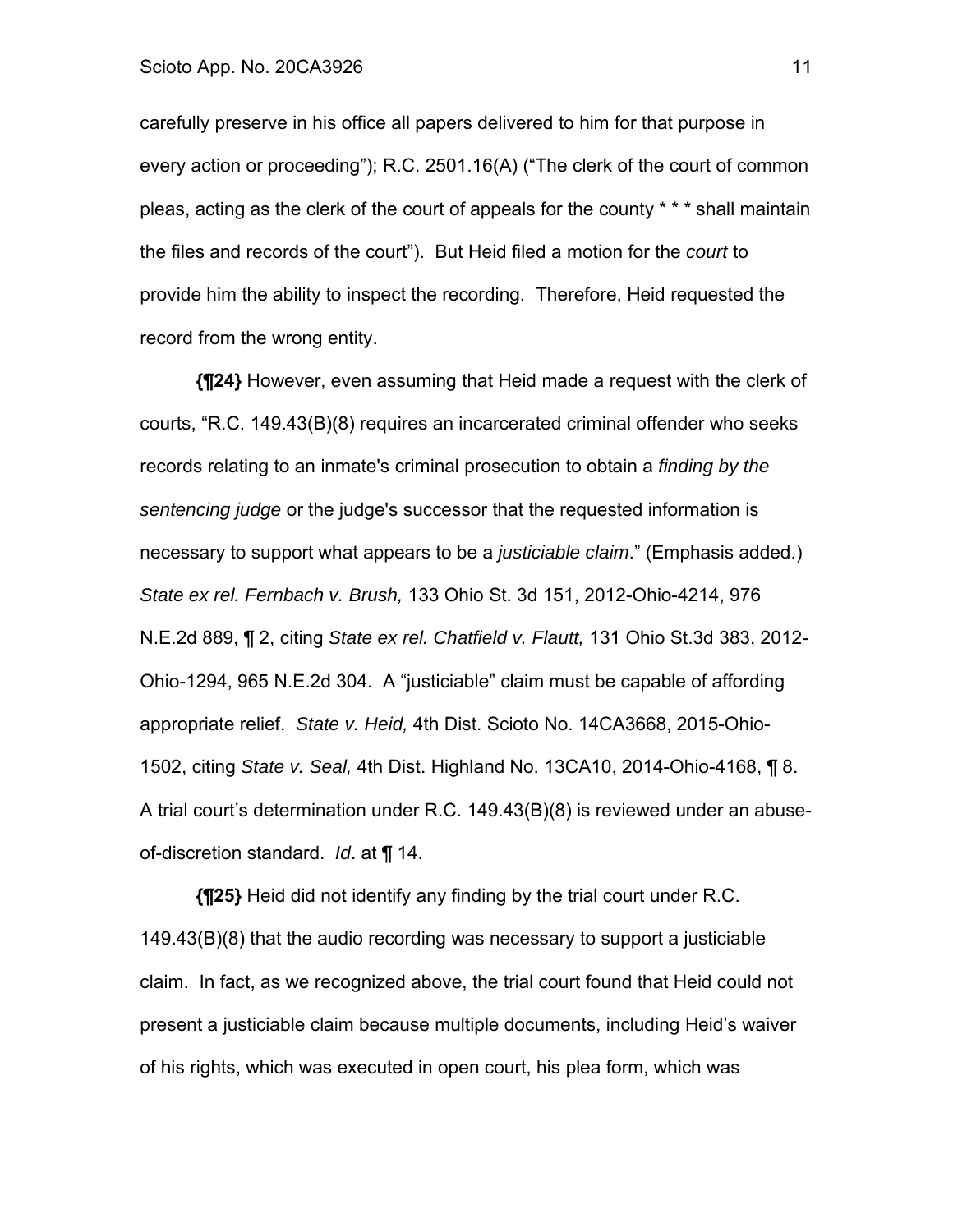reviewed on the record with Heid present and contains his signature, and the judgment entry, all reflect that Heid pleaded guilty to two counts of arson.

**{¶26}** Because multiple documents in the record and the circumstances surrounding them (the plea was reached in open court with Heid being present, yet he did not object) indicate that Heid pleaded guilty to two counts of arson, Heid cannot set forth a justiciable claim that he in fact pleaded to three counts of arson. Accordingly, we find that the trial court did not abuse its discretion in denying Heid's request to inspect the audio recording under R.C. 149.43.

#### 3. App.R. 9(E)

**{¶27}** Heid further alleges that the trial court abused its discretion in denying his access to the audio recording pursuant to App.R. 9(E). Heid claims that the trial court was required to permit him to inspect the audio recording because the alleged statements made therein conflicted with the transcript.

**{¶28}** App.R. 9(E) states in part, "If any difference arises as to whether the record truly discloses what occurred in the trial court, the difference shall be submitted to and settled by the court and the record made to conform to the truth." Thus, "it is within the province of the trial court to resolve disputes about the record on appeal." *State v. Keene*, 81 Ohio St. 3d 646, 665, 1998-Ohio-342, 693 N.E.2d 246 (1998), citing *State v. Schiebel*, 55 Ohio St.3d 71, 81, 564 N.E.2d 54, (1990).

**{¶29}** The record is clear, Heid pleaded guilty to two counts of arson, not three. Therefore, we find that the trial court did not abuse its discretion in denying Heid's motion to inspect the audio recording under App.R. 9(E).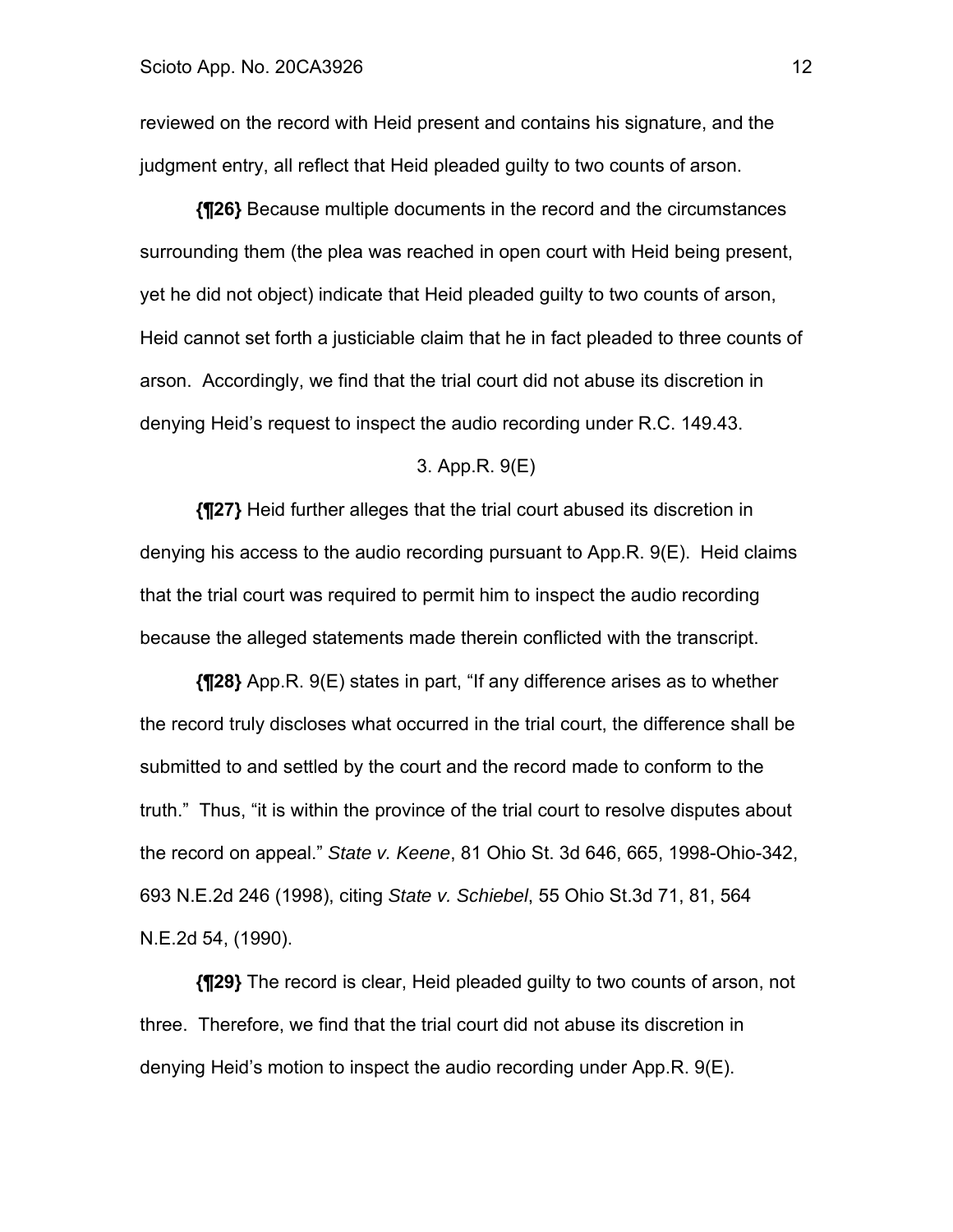## **CONCLUSION**

**{¶30}** Heid claims that he has been deprived of his constitutional due process rights. We disagree. We find that the judicial system has afforded Heid due process, including the right to appeal (even though he did not timely exercise it), the right to seek leave to file a delayed appeal (that was denied), and two petitions for post-conviction relief, one that is the subject of this appeal.

**{¶31}** Pursuant to res judicata, and the trial court's lack of jurisdiction to consider Heid's untimely-filed petition for post-conviction relief, we find that the trial court did not abuse its discretion in denying such relief. Further, Heid's petition alleging that he pleaded guilty to three counts of arson rather than two is not supported by the record. Consequently, we further conclude that the trial court did not abuse its discretion in denying Heid the opportunity to access the audio recording of his plea/sentencing hearing, which became moot.

**{¶32}** Accordingly, we affirm the trial court's judgment entries denying Heid's petition for post-conviction relief and his motion to inspect the audio recording of his plea/sentencing hearing.

#### **JUDGMENTS AFFIRMED.**